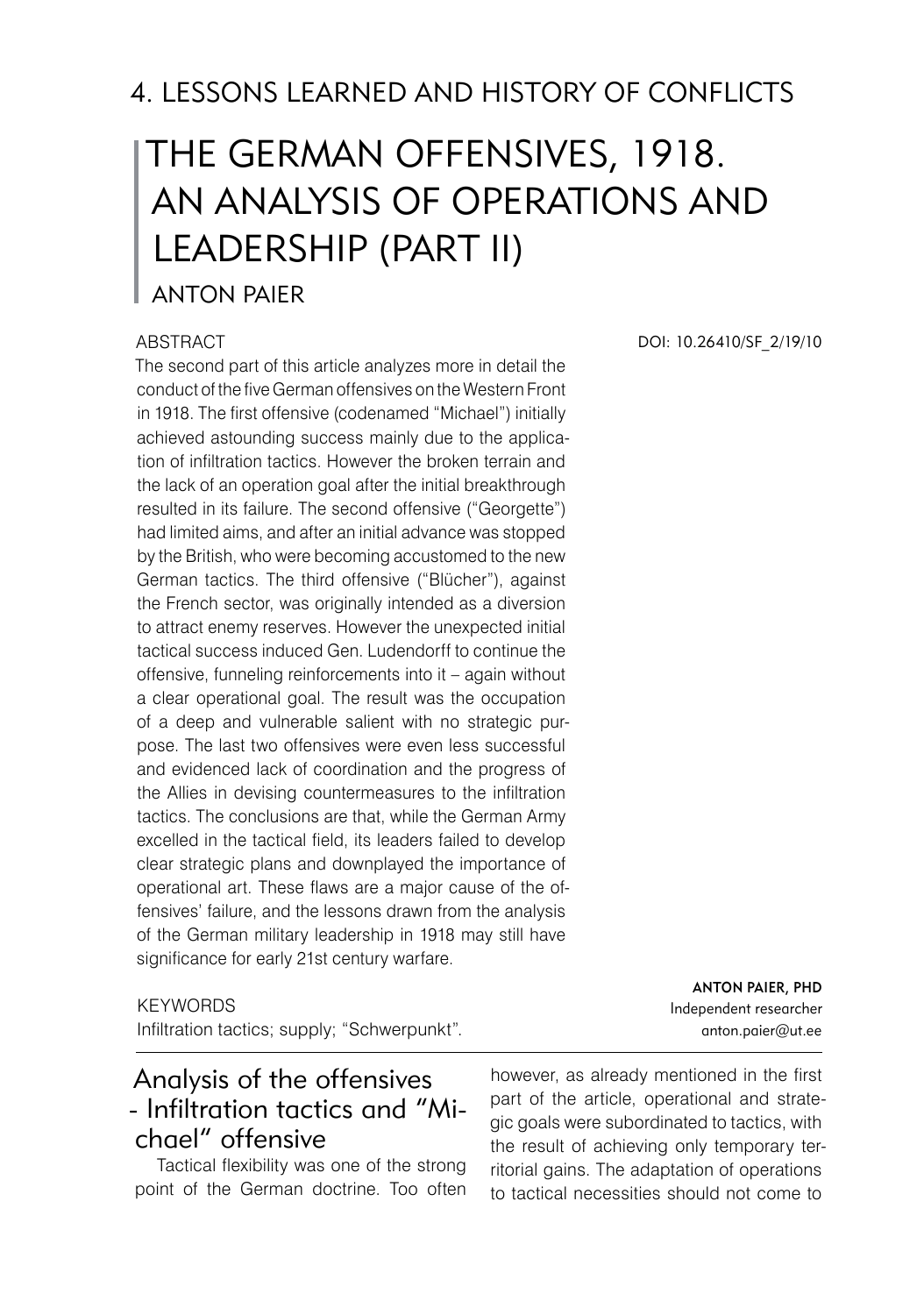the point where the overall plan and the ultimate objectives are forgotten. On the other side, minor changes must be made and opportunities sized in order to achieve the general objectives. The application of the new infiltration tactics was central to the German 1918 offensives. Infiltration or "storm troop" tactics were the German answer to the deadlock of trench warfare<sup>1</sup>. Instead of employing mass-wave attacks, infantry had to advance in small mutually supporting groups, avoiding as far as possible centers of resistance and plunging as much as possible into the enemy's rear, while by-passed enemy strongpoints were dealt by follow-on forces<sup>2</sup>.

 Ludendorff's orders of March 23rd, two days after the beginning of "Michael", seem to lack an understanding of this second aspect. Below had met a bloody check while Hutier and Marwitz had realized a significant break-through. But, since the initial plan gave Below a paramount role, Ludendorff continued to send reserves to his front rather than concentrating on the exploitation of the success of the other two armies. As already mentioned, according to Liddell Hart here lies the explanation of the failure of Michael. It must be noticed however that here Liddell Hart focuses on tactics, in the specific case the failure of Ludendorff to apply correctly the new infiltration tactics, which required advancing along the lines of minor resistance. Ludendorff, argues Liddell Hart, chose to "feed" defeat (Below's failed breakthrough) instead of success, and for this reason he ultimately failed. In truth Liddell Hart's statement is not entirely accurate: most of the divisional reinforcements during "Michael" were actually sent to the Eighteenth army, seventeen out of

twenty-five divisions. In any case, Liddell Hart does not mention the fundamental uncertainty of the objectives of "Michael", which is the crucial question, as Zabecki and other critics point out. The plan required that the Second and Seventeenth Armies would swing north and eventually "roll" the British, while the Eighteenth Army would protect their southern flank. But this in itself would not have assured a decisive, total defeat of the British. This could have only been obtained by cutting them from the French Army with a thrust to the Channel or at least to Abbeville, the site of a crucial railway knot. This is what the Panzer divisions accomplished in 1940. Once the British were cut off in the Flanders, they in theory could still have been supplied from the sea. But the threat against the few ports on the Channel still in their hands would probably have resulted in their evacuation. At this point a little more than 100 French divisions would have confronted some 200 German, before the arrival of significant numbers of American troops. Would have the Germans succeeded had more reinforcement been fed to Eighteen Army in the south? It seems unlikely that the few additional divisions that the OHL had at hand would have made a big difference. However, if von Hutier had been able to take Amiens or at least interdict it with artillery, the British would have indeed been placed in a perilous position. It is also noteworthy that, following von Hutier's initial spectacular gains Crown Prince Wilhelm's Army Group (to which Eighteen Army belonged) argued on March 22<sup>nd</sup> for continuing the advance on its current southwesterly axis, instead of switching its efforts to the right to support nearby Second Army. OHL approved<sup>3</sup>. Thus, the offensive continued on divergent

 Gudmunsson, B.L. Stormtroop Tactics, Westport, CT: Praeger, 1995.

 House G.M. Combined Arms Warfare in the Twentieth Century, Lawrence, KS: University Press of Kansas, 2001.

Zabecki, D.T. The German 1918 Offensives, Abingdon and New York: Routledge, 2006, p. 142. Idem, The Generals' War, Bloomington: Indiana University Press, 2018, p. 112.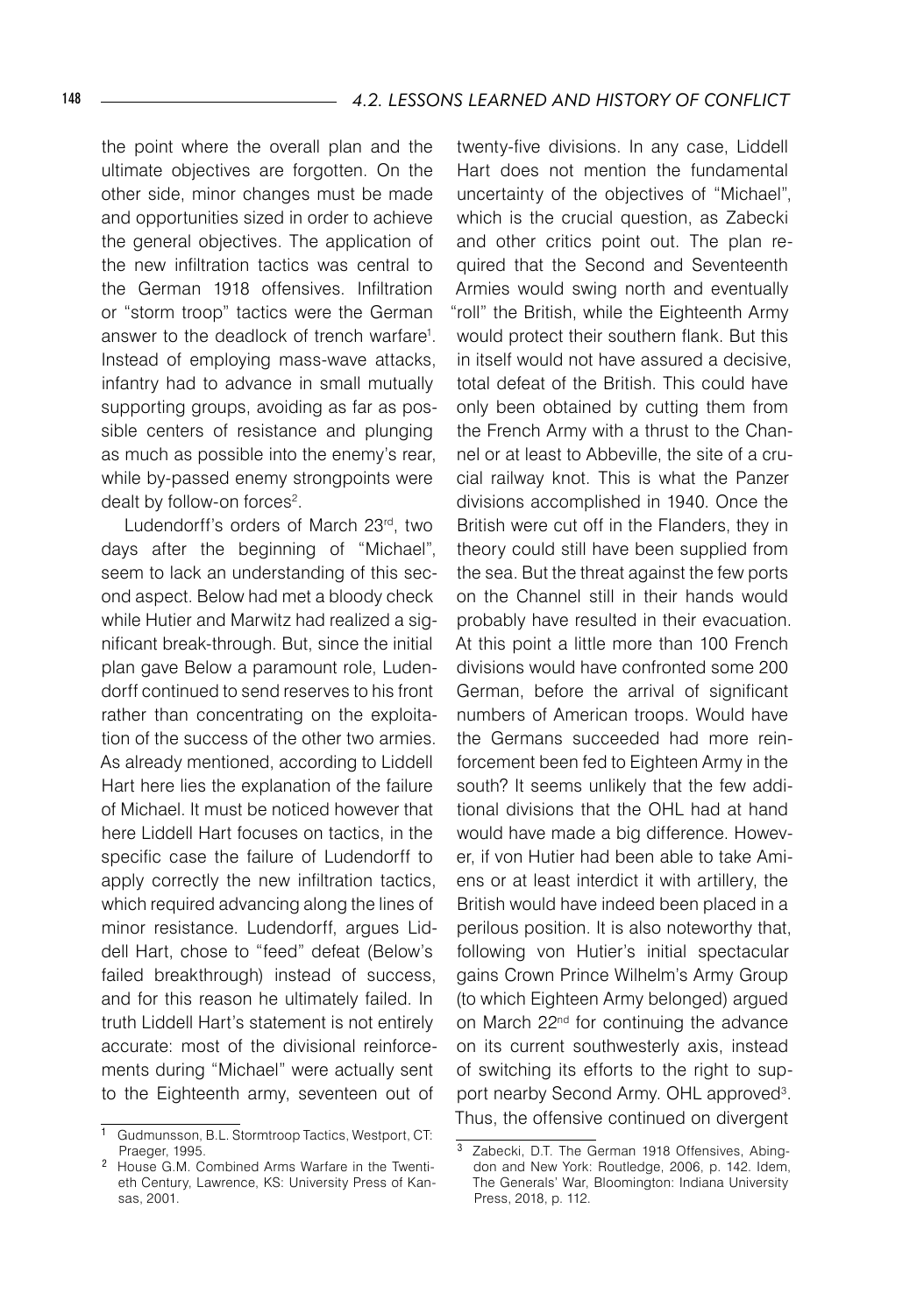axes, further indicating the lack of a clear operational objective.

#### Enemy strengths and weaknesses

 Even the best conceived plan, when it is translated from the maps to the actual battlefield, may meet problems or failure if the enemy does not conform to the expectations of the planners, which seldom he does. We have seen how the failure of "Michael" largely depended on the failure of Below to obtain a breakthrough. This failure is largely due to the nature of the adversary opposing the German Seventeenth Army.

 Of the two British Armies, which had to bear the brunt of the German offensive, Byng's Third and Gough's Fifth, it was the latter that was the weaker. As we have already seen the force of the Allies had decreased, and in particular the British order of battle had been reduced by five division from October 1917 (see Part I, p. 7). This was due to the costly offensives launched in 1917, especially "Third Yipres", better known as "Passchendaele". The losses suffered by the British in this long offensive had not been fully made up. Lloyd George, the British premier, was not in good relations with the British "generalissimo", Douglas Haig. Worried by the sterility and the cost of Haig's strategy, but unable to find a suitable replacement for the general, he limited the flow of replacements to the army in France in order to restrain Haig from carrying out expensive attacks<sup>4</sup>. Thus, not only the British at the eve of "Michael" had five divisions less than the previous autumn: they had to reduce the number of battalions in a brigade from four to three (except in the Empire divisions). As a consequence now the United Kingdom divisions had only nine infantry battalions instead of twelve. The French and Germans had since long time

reduced their divisional strength, adopting the "triangular" division, with three infantry regiments instead of four.

 The weakness of the English front was especially felt at the southern extremity, where the British had to extend their lines in order to take over a section of the French front. At the eve of "Michael" Gough's Fifth Army defended 42 km of front with 12 infantry and three cavalry divisions, while Byng's Third Army occupied 28 km with 14 infantry divisions<sup>5</sup>.

 Tactical weakness added to the numerical inferiority of Gough's Army. The Fifth Army tried to adopt the principle of the defense in depth, copied by the Germans, without the proper understanding and training. The line was divided in three sectors: a forward zone, a battle zone, and a rear zone, the first two zones some two km deep and separated by roughly the same distance, while the rear zone was shallower. A typical disposition for a Fifth Army's division was with three battalions forward, three in the battle zone, two in the rear zone and one behind in reserve. In theory this disposition should have been very effective, as the Germans who had used similar tactics against the British had proved it. But the positions of the Fifth Army had been occupied too late and by too few troops. There had been no time to complete the works. The forward zone was well protected by barbed wire but lacked a continuous trench line. The battle zone was incomplete and the rear zone almost non-existent<sup>6</sup>. By comparison, the positions of the Third Army were much stronger. Not only the portion of front to be defended was shorter, the terrain was also more favorable to the defensive. This helps to explain the failure of Below in achieving a breakthrough. The criticism of Liddell Hart is thereafter justifiable: Ludendorff should

<sup>4</sup> After the Passchendaele offensive serious thought was given to replace Haig, but no candidate was deemed suitable.

Middlebrook, M. The Kaiser's Battle, London: Allen Lane, 1978, p. 7.

 $6$  Ibid., pp. 74-105.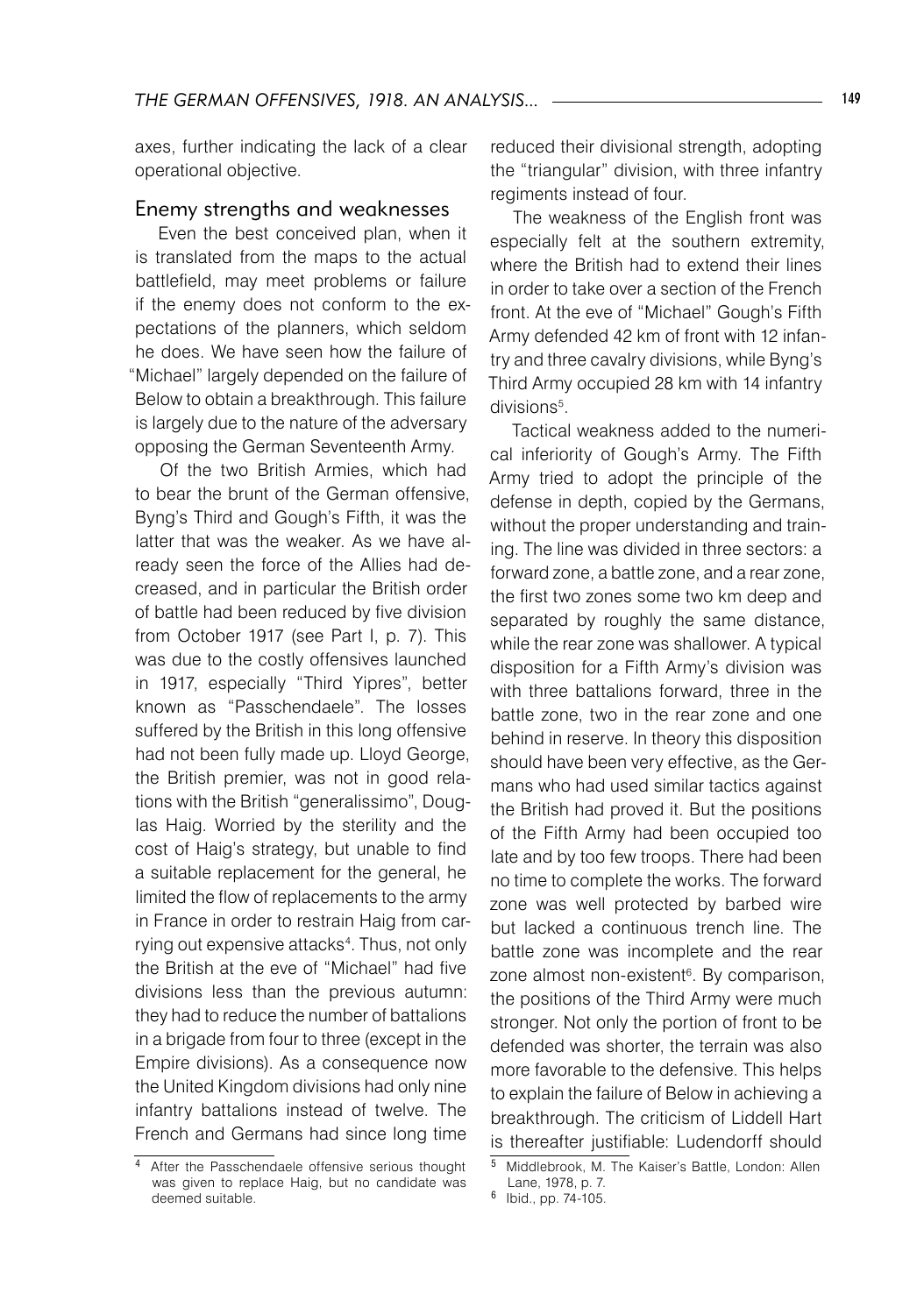have sent the reinforcements to the two Armies in the south, instead of obstinately trying to achieve a decisive breakthrough in Below's sector.

#### Supply problems

 It is not at all given that, even if Ludendorff had reinforced the success of the Second and Eighteenth Army, the Germans would have reached decisive results. On the path of the attacking armies laid the old battlefield of the Somme, an area completely devastated. When the German reached it, their supply system broke down, since it was extremely difficult to bring forward the supplies on the broken terrain. This is also pointed out by Nordensvan to explain why the German offensive ran out of steam<sup>7</sup>.

 One more factor hindered the prosecution of the German offensive. A German Staff officer, Rudolf Binding, in his diary for March 28th describes it: "Today the advance of our infantry suddenly stopped near Albert. Nobody could understand why. Our airmen had reported no enemy between Albert and Amiens. ... Our way seemed entirely clear. I jumped into a car with orders to find out what was causing the stoppage in front. As soon as I got near the town I began to see curious sights. Strange figures, which looked very little like soldiers, and certainly showed no sign of advancing, were making their way back out of the town. There were men driving cows before them on a line; others who carried a hen under one arm and a box of notepaper under the other. Men carrying a bottle of wine under their arm and another open in their hand. Men who had torn a silk drawing-room curtain from off its rod and were dragging it to the rear as a useful bit of loot. More men with writing paper and coloured notebooks. Evidently they had found it desirable to sack a stationer's shop. Men

dressed up in comic disguise. Men with top hats on their heads. Men staggering. Men who could hardly walk"<sup>8</sup>.

 Three and half year of austerity, made much worse by the enemy blockade, had led tothis. And, even worse, drunkenness now combined to check the progress of the German armies, as even Crown Prince Rupprecht later admitted<sup>9</sup>. Certainly this was partly due to the break of the supply system on the old Somme battlefield. Men with empty stomach can hardly be expected to fight effectively. So it is doubtful that in such conditions, even if Ludendorff had sent his reserves to the Eighteenth and Second armies, "Michael" would have succeeded. The logical conclusion is that the centre of gravity of the offensive should have been elsewhere. Not to the north, evidently, since the strength of the British Third army there prevented any decisive breakthrough. Probably the only chance would have been to the south, with the axis of the advance passing south of Amiens. In this way the old Somme battlefield would have been skirted to the south. The operational goal for the German armies should have been to reach the Channel, and so cutting in two the Allied armies. This could probably have been accomplished also by reaching the Channel south of the Somme, or swinging northward after achieving a breakthrough in the south. Of course we are in the realm of speculation here, anyway the OHL seemed to ignore the importance of this operational objective.

 If the choice of Ludendorff to advance on a terrain unsuitable to supply cost him "Michael", the ultimate defeat of the successive offensives cannot be attributed to this reason. Instead, a series of spectacular tactical successes distracted him from pur-

Nordensvan C.O. Världskriget 19l4-1918, Stockholm: Ĺklén & Ĺkerlunds Förlags, 1922, p. 352.

 $\overline{8}$  Ibid., pp. 107-108.

Herwig, H.H. The First World War: Germany and Austria-Hungary 1914-1918, London: Arnold, 1997, p. 410.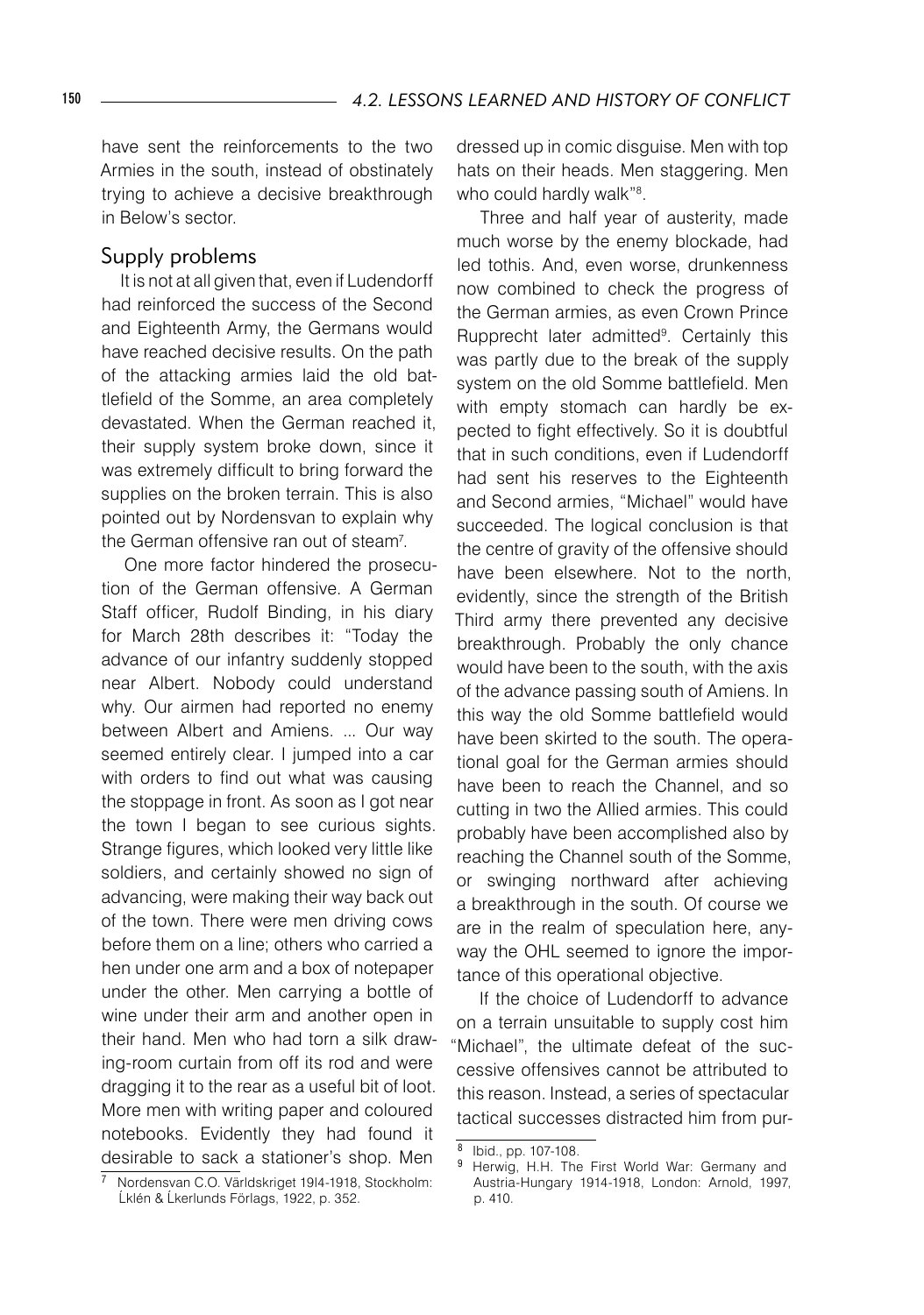suing coherent operational and strategic objectives. It would be correct to state that in the offensives following "Michael" Ludendorff reinforced the tactical success at the expense of the overall operational and strategic plan. He cannot be blamed to fail of applying correctly infiltration tactics. John Laffin points out that the Germans were used to "feed" success when they took the offensive. The problem is that these local successes distracted the German generalissimo from the overall aim. But what was exactly this overall plan? As we mentioned, Ludendorff intended to defeat the British Army with a series of blows aimed to either smash or exhaust it and at the same time to prevent the French sending reinforcement to their ally. It was a strategy of frontal attacks that resembled much more Falkenhayn's attritional strategy at Verdun than the flanking, encircling operations planned by Moltke the Elder and Schlieffen. It is not thereafter incorrect to say that in the last three years of WWI German strategic and operational planning had actually declined, and had almost been replaced by a fixation for tactics.

#### "Georgette"

The objective of the second German offensive, renamed "Georgette" (Klein Georg), was very limited: the conquest of the Yipres salient. South and west of Yipres there is a series of small hills, the most prominent of them being Mt Kemmel and Mt des Cats. The control of these hills would have forced the British to evacuate the Yipres salient, because the Flanders terrain is so flat that even the possession of these modest mounds gives a tactical advantage. The first part of the offensive was very successful, because it fell on two undermanned Portuguese divisions, which were completely routed.

The second part of the offensive fell on troops part of which had been transferred from the St Quentin sector, and were by now used to the German methods. To the south of the vital hills there was a shallow dish where the river Lys flows, and here was the area where the German attached on April 10th. Thick fog filled the entire dish on the morning of the attack, thus giving the British troops who had already experienced "Michael" an illusion of familiarity. They had learned some countermeasures from their previous experience: forward posts were left unmanned and booby trapped, reserve battalions were stationed whenever possible behind the junctions of brigades, and reserve brigades behind the junctions of divisions. Moreover, now the British troops had learned to retreat when threatened of encirclement, instead of remaining in place and being cut off. The German advance became slow and costly, reminding the past Allied offensives. The British made a methodical fighting withdrawal and Ludendorff was unable to feed reinforcements fast enough. A decisive victory was probably unattainable. Even the capture of Yipres probably would not have much changed the situation.

Only the encirclement and capture of large numbers of prisoners would have resulted in a decisive victory and this could have been achieved only if the attacking German forces had advanced all the way to the sea, cutting off the Second Army and the Belgians. It is doubtful that the Germans could have achieved such a result even if Ludendorff had poured more troops into the offensive. The enemy this time was more prepared. A minor gain for the Germans could have been the weakening of other Allied sectors in order to reinforce Yipres. But what actually happened was that the Germans lost at least as many soldiers as their enemy. The only consola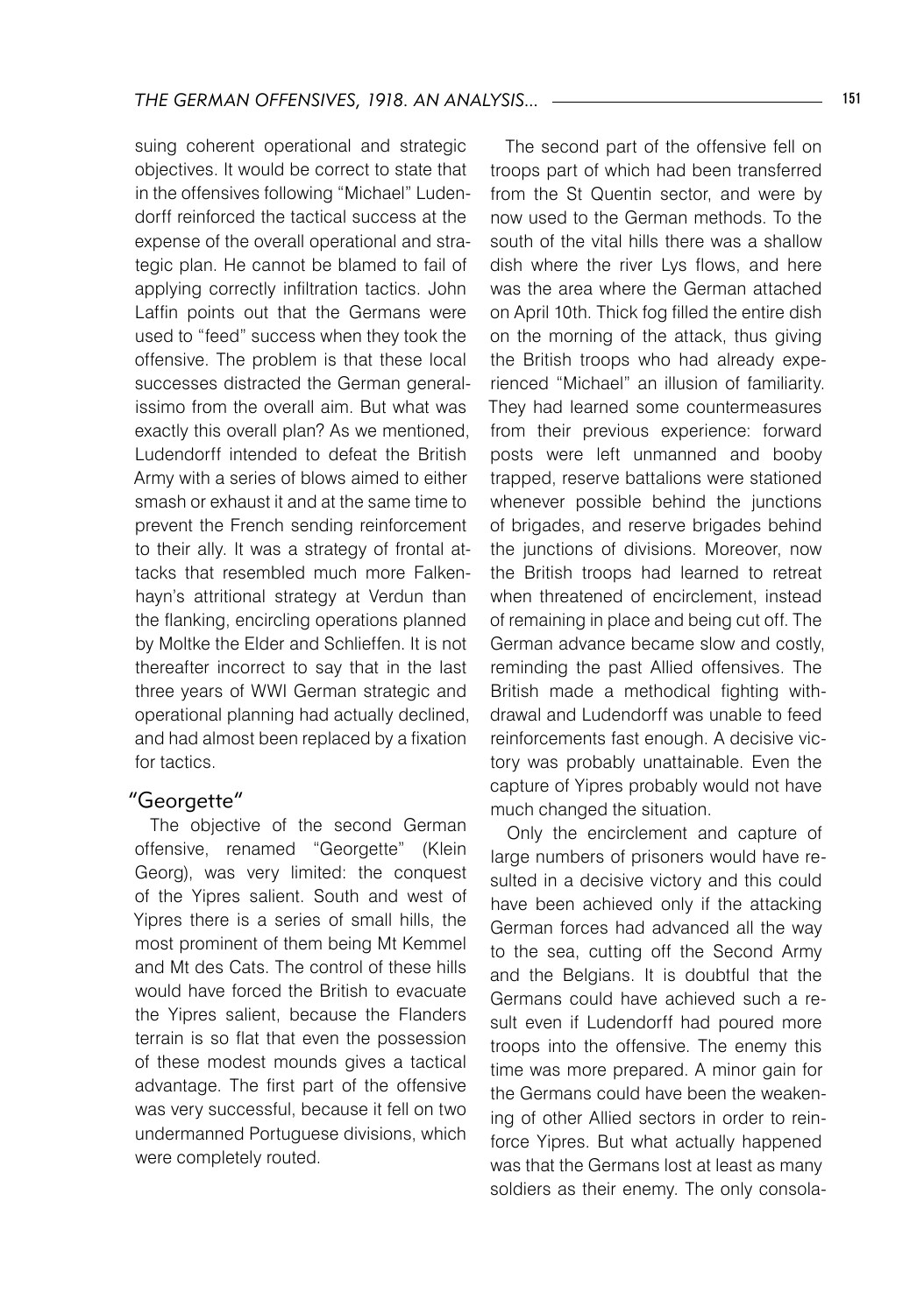tion for the OHL was that in three weeks the British lost all the territory they had gained during several months of struggle the previous year at great expense..

#### First German use of armor

 The end of "Georgette" was anticipated by the last spasm of the previous offensive, "Michael": on April 24th there was a final attempt to redeem the hollow triumphs in the south. This episode, in itself rather little in the context of the conflict, is remarkable because it saw the first use of the tanks by the German, and even the first clash between armored vehicles. Actually, it was because of the use of tanks that the Germans hoped to achieve a tactical surprise. Undoubtedly they caused a certain consternation among the British troops, now for the first time on the receiving end of an armored thrust. But the number employed by the German was too little to cause more than a local effect.

 A lot has been written about the inability of the Germans to field more tanks at an earlier date, and about the shortsightedness of Ludendorff who, despite his tactical ability, failed to recognize the value of armored vehicles. Undoubtedly the history of German armor in WWI is a typical example of "too little too late". There are two factors however that help explaining why the German lagged behind their enemies in armored warfare. First, one has to remember that the German industry was hard pressed with the necessity to provide large amount of essential and proven equipment. The blockade forced the Germans to channel their dwindling resources on weapons whose utility was unquestionable. Still, it is true that the Germans had enough resources to produce the almost useless "Paris guns", and that the means employed for building those white elephants would have been better spent on tanks. Strangely, in a sort of historical reiteration, the Germans made a similar

mistake with their "V" missiles during WWII. The second factor was due to the early failures of the Allied armored offensives. The Allies made the mistake to employ the tanks too early, before correcting some mechanical problems, and in too little numbers. This condemned the tanks' baptism of fire to disaster, but had the unexpected and, for the Allied, positive effect to cause German skepticism regarding the efficacy of tanks. Instead, the Germans developed dedicated antitank weapons, the first of which was the T-Gewehr of 1918, an enlarged bolt-action rifle firing a 13-mm steel-cored projectile at over 900 m/s to penetrate 22 mm of hardened plate at 100 m10.

 The Germans succeeded in building only one operative tank, the A7V, of which 100 exemplars were ordered in December 1917 but only about 20 were actually produced. It was a clumsy machine, with the tracks encased in the armored chassis, which limited their mobility. Most of the vehicles deployed in April 1918 were actually captured British tanks. On April 24th an historical event took place at a locality called Villers-Bretonneux: the first tank battle in history. In reality only a handful vehicles were employed by each side, and the skirmish ended with few losses without a clear winner. Anyway, the basic techniques and tactics of combat between tanks were employed, so it remains a milestone in military history. At this point a question surges almost spontaneously: would the Germans have won if they had had a mechanized force in the spring 1918? Probably no one can answer this question better than Heinz Guderian, the father of the panzer forces: "We cannot declare categorically that the Germans would have accomplished the breakthrough if they too had possessed mobile troops, but it is a question which

<sup>10</sup> Hogg I.V., Weeks J.S. Military Small Arms of the 20th Century, Iola, WI: Krause Publications,2000, p. 387.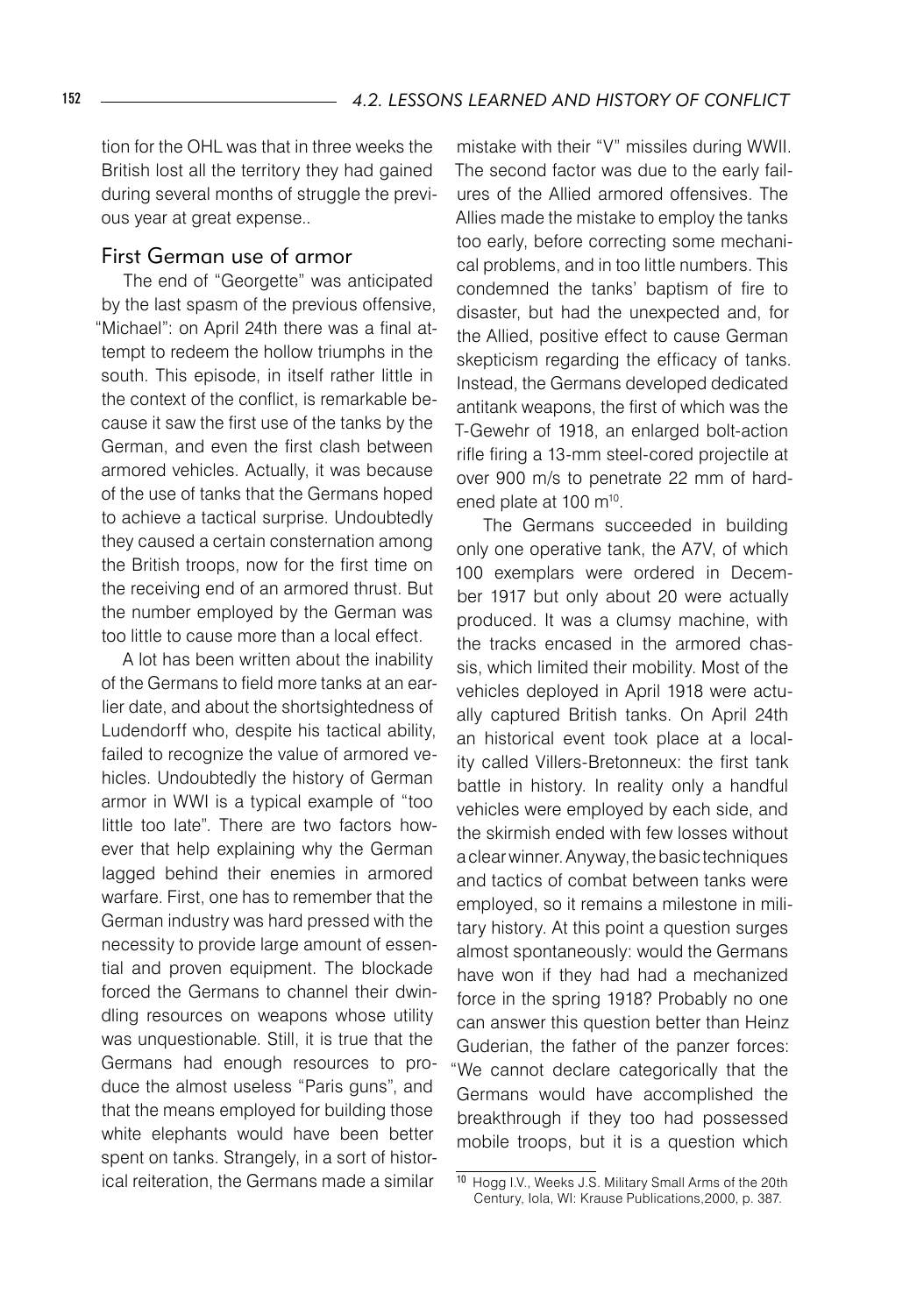we cannot ignore when we look back on this episode. In view of the appalling condition of the roads behind the German front at the time, and the considerable volume of transport which was needed to sustain the infantry divisions and the artillery, it is very likely that only armored units with full cross-country mobility would have had any chance of success; the opportunity was magnificent – of that there can be no doubt, for the enemy were heavily depleted and in a state of considerable disarray"11.

Guderian's words seem to reflect the belief that a German mechanized thrust would have been decisive. It seems a reasonable assumption, provided that for mobile troops one does not only mean a collection of tanks, but also the accompanying infantry armored carriers and tracked supply vehicles, indispensable to negotiate the disrupted terrain on which the advance took place.

#### "Blücher"

The third German offensive, "Blucher", showed the OHL at its best regarding both preparation and execution. Bruchmüller, now nicknamed "Durchbruchmüller" (Breakthrough Müller), was given sole charge of the artillery. He planned the barrages in a masterly way. Assault and reserve divisions moved to their allotted areas with the smoothness and the precision of a clockwork. Especially the precautions for ensuring surprise were elaborated to an unprecedented extent. All the vehicles had their wheels greased and padded, no troop movement was allowed by day, and if a unit was spotted by an enemy aircraft, it turned about as if it marched to rear areas instead than to the front. But maybe the greatest contribution to Blücher's success was given by the enemy. Both British and French were convinced that the next

German offensive would have been again directed to the front north of the Somme River. Only the Americans claimed that the next enemy offensive would be across the Chemin-des-Dames. But America was still the junior partner in the Alliance, and its warnings were not listened. Even worse, the commandant responsible of the area that would have received the attentions of "Blücher" was General Duchesne. Choleric and stubborn, he ignored Petain's dispositions about a defense in depth, and packed the French and British troops under his command in the forward trenches. The French front-line divisions and the British 50th and 8th Divisions were sandwiched between the Ailette and the Aisne, with a depth of only few miles. The preparation of artillery was even more intense than for Michael", and by evening the attacking troops had already reached the river Vesle. In his memories Ludendorff wrote: "I had believed that we would succeed merely in reaching the region of Soissons and Fismes." But the point is that "Blücher" was intended as a diversion to attract French troops away from the Flanders. It was not intended to advance so much. But, as B. Pitt points out, "nothing succeeds like success".12 At this point Ludendorff forgot its overall plan and started feeding troops to the offensive, instead of interrupting it and shifting forced to the north as originally planned. The result was that the attackers were funneled into a salient that ultimately assumed the form of a trap. Far from having the possibility to reach a decision by trapping enemy forces, the Germans managed just to stretch their defensive lines to a vulnerable position, where they were in danger to be attacked on the flanks and cut off. The Germans got closer to Paris, but it was a dead end.

<sup>11</sup> Guderian H. Achtung-Panzer!, London: Arms & Armour Press, 1995, p. 92.

<sup>12</sup> Pitt, B. 1918 - The Last Act, London: Cassell, 1962, p. 148.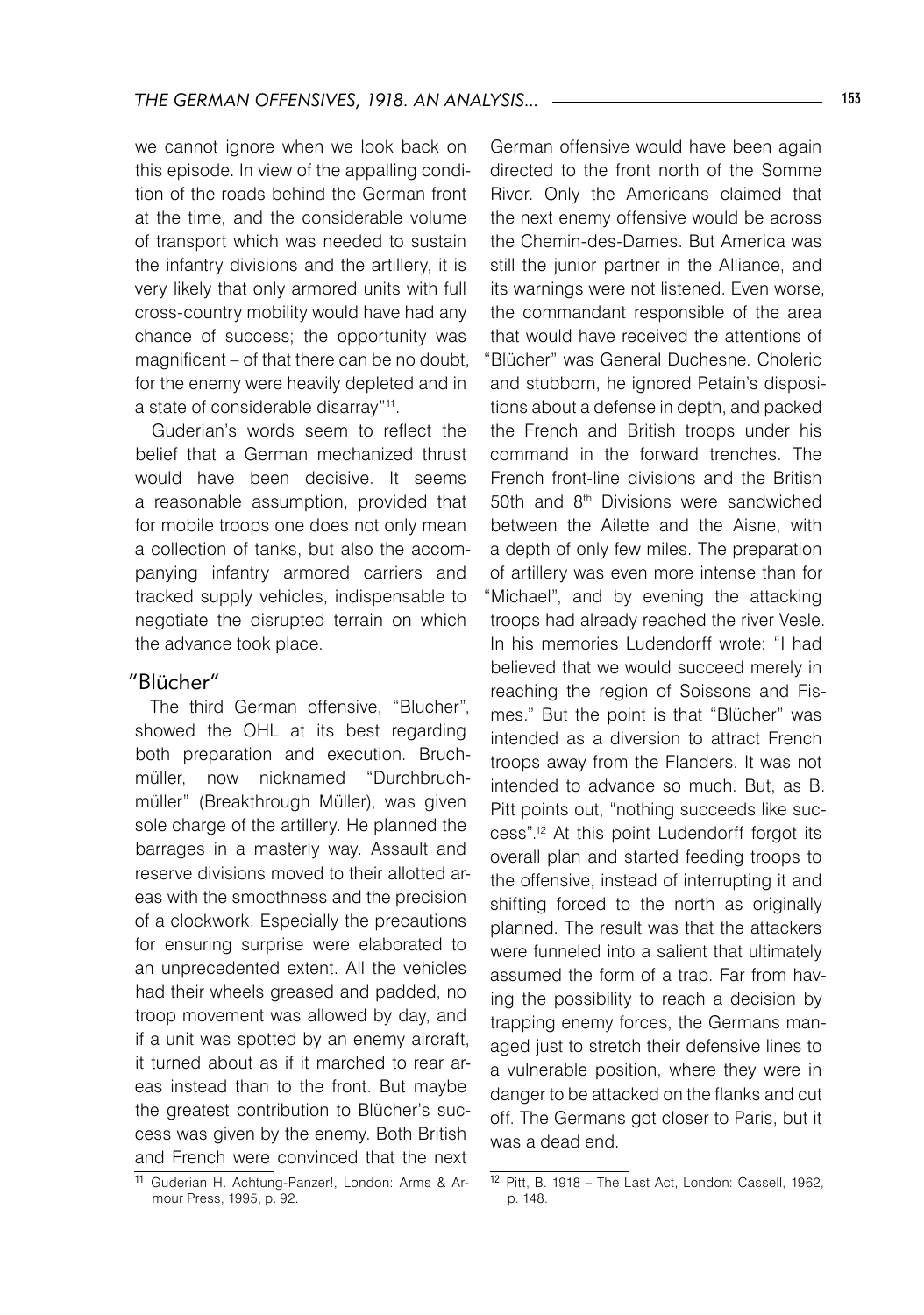It is important to pay attention on this aspect of "Blücher". Here the German generalissimo fed apparent victory rather than defeat, but at the expense of the overall operational plan. Ludendorff acted correctly at the tactical level, while committing a mistake at the operational-strategic level. Infiltration tactics indeed require to reinforce success. But on the operational and strategic level, feeding success in the wrong place can be useless and detrimental to the overall plan. With "Blücher" the Germans only gained a badly defensible position, and paid it with huge losses of troops that could have been employed elsewhere.

 The fourth German offensive, although small in scale compared with the three gigantic battles that preceded it, was significant in revealing the lessons being learned by the respective army commands. The first lesson concerns the value of time coordination in war. Twelve days had been allowed to elapse between the end of the main German advance towards Amiens and the opening of "Georgette", while twenty-six days had gone by from the end of "Georgette" to the start of "Blücher" across the Chemin-des-Dames. Observes from both sides started to understand that such a lapse of time between two attacks lost for the second one opportunities which may have been created for it by the first. Ludendorff's chief of operations, Oberst-leutnant Wetzell, tried to remedy to this mistake. During the planning stage of the "Blücher" attack he had suggested that as soon as the Chemin-des-Dames had fallen and the main purpose of Bruchmüller's artillery train had been accomplished, it should be immediately transferred a few miles westward, to the stretch of line immediately adjoining the "Blücher" front. This front - between Noyon to the east and Montdidier to the west - was still held by von Hutier's Eighteenth Army. Wetzell's suggestions were not accepted at

the time, since Ludendorff still thought he would move the artillery train back to the Flanders against the British. But once this idea was substituted by the alluring hope of reaching Paris after the success on the Chemin-des-Dames, then the benefits of a second attack westward to support the main advance became apparent. The task of transferring a huge artillery train through roads crowded with reserves and supplies being flushed to the main advance was formidable. So it was six days after "Blücher" had been called off that von Hutier could announce that he was ready to launch another offensive. It was an improvement upon the previous performance, but it was not enough. Moreover, General Pétain had not been distracted enough by the battle to the south to forget other sectors. If the Germans could make initial gains, it was largely due to the reluctance of the French Generals Humbert and Debeney to apply the defensive dispositions of Pétain, even if their disobedience was not as complete as that of Duquesne. Pétain was able to have his plan for an elastic defense partially adopted, and the German offensive did not go far. Ludendorff was clearly disappointed: "The action of the Eighteenth Army", he wrote, "had not altered the strategic situation... nor had it provided any fresh technical data"13.

 It is interesting to see how in the meanwhile the proportion of forces had changed. On paper, if one looks at the number of divisions deployed, both contenders had grown stronger. By the middle of May, the 192 German divisions employed at the start of "Michael" had increased to 207 . The Allies showed on paper that the number of their divisions had grown to 188 over the same period. The extra German divisions were all late arrivals from the eastern Front, while the increase in the number of Allied

<sup>13</sup> Ibid., p. 163.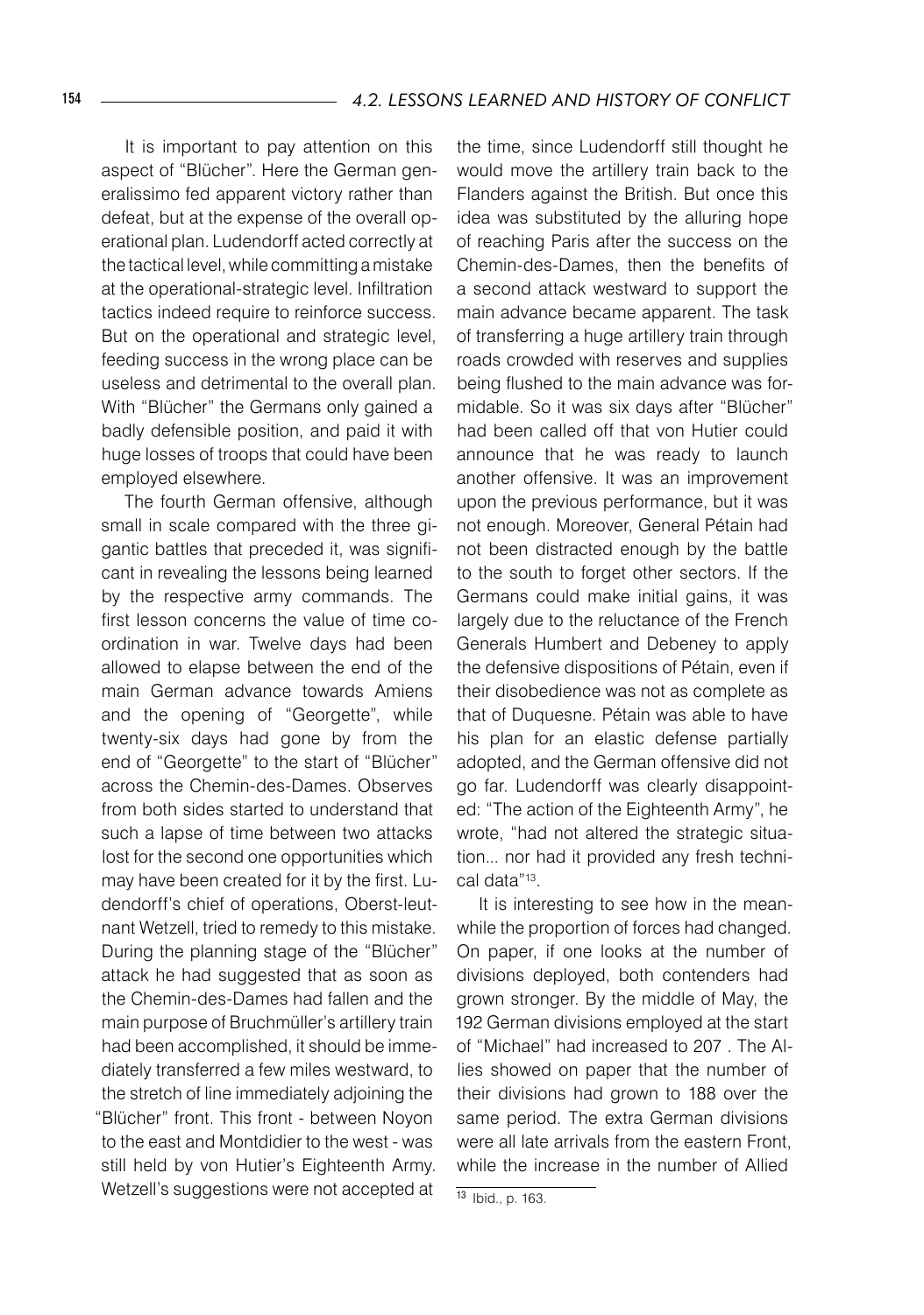divisions had been caused by the transfer to France of British divisions which had been serving in Italy, Salonika and Palestine, together with the arrival of more Americans.

Looking at the number of divisions may be deceptive, however. The real point is, of course, the maintenance of divisional strengths. In this regard it is significant that by the end of the battle of Noyon the average strength of German field battalions had been reduced from 807 men to 692, and this despite the arrival at the front of 23,000 recruits of the 1899 class as well as 60,000 men withdrawn from such services as the Field Railways, the Motor Transport and even the Air Force. The Germans were close to scrape the bottom of the barrel. The British and the French were themselves not far from it, but there were important differences of degree. There had been 88,000 men on leave from the British Army – incredible though this may seem – on the evening of March 2l, and another 30,000 attending courses or at depots in France, and this had been partly responsible for the low rifle strength of many of the Fifth Army battalions. When the battalions suffered losses, these men were immediately available as replacements. There had also been 100,000 men retained in England for several reasons - the official one being as a guard against a possible invasion. The Government's decision to lower the age limit of troops made available for service overseas from nineteen to eighteen and-ahalf created a pool of 170,000 men ready to replace those lost in the battles.<sup>14</sup> As a consequence, while after the attack on Mt Kemmel in March Haig had been forced to reduce ten of his divisions to cadres, by July they had all been reconstituted. And of course, as far the Allied manpower was concerned, the immense human reserves from

<sup>14</sup> Ibid., pp. 164-165.

America were being made available just as fast as Britain could ship them across the Atlantic. By the end of May, some 750,000 men in their prime had arrived in France, and there were many more to come<sup>15</sup>.

 Thus from the start of the German offensives the numerical odds had progressively shifted to the side of the Allies. Nor there was evidence of a significant qualitative superiority on the part of the Central Powers. Ludendorff's policy to concentrate the best troops in assault divisions gave the Germans an initial advantage. This policy was a gamble, because when the battle raged on without reaching a decision these elite troops, bearing the brunt of the fighting, received disproportionately high losses. Gradually the German Storm troops were reduced and annihilated by the attrition during the offensives. As a result Ludendorff was soon to be left with an army from which the finest elements had been drained and consumed, and thus impaired in its ability to carry on a prolonged resistance.

#### The Second Battle of the Marne

 It may seem exaggerated to state that in the last offensives "the Supreme Command renounced further plans for a decisive battle, and made other diversionary offensives in the hope of something turning up."16 But undoubtedly, as we have seen, the strategic direction of the OHL was very uncertain, and it worsened with the last German effort. Ludendorff made several errors. Probably the greatest was with regard to morale, for he allowed the attack to be called "Friedensturm" – "Peace Offensive" - and encouraged the belief that this was the final stroke which would win the war for Germany, and thus release the soldiers from the abattoir at the front and their families at home from the grip of hunger and disease. This may

 $15$  Ibid., p. 165.

<sup>16</sup> Ibid., p. 178.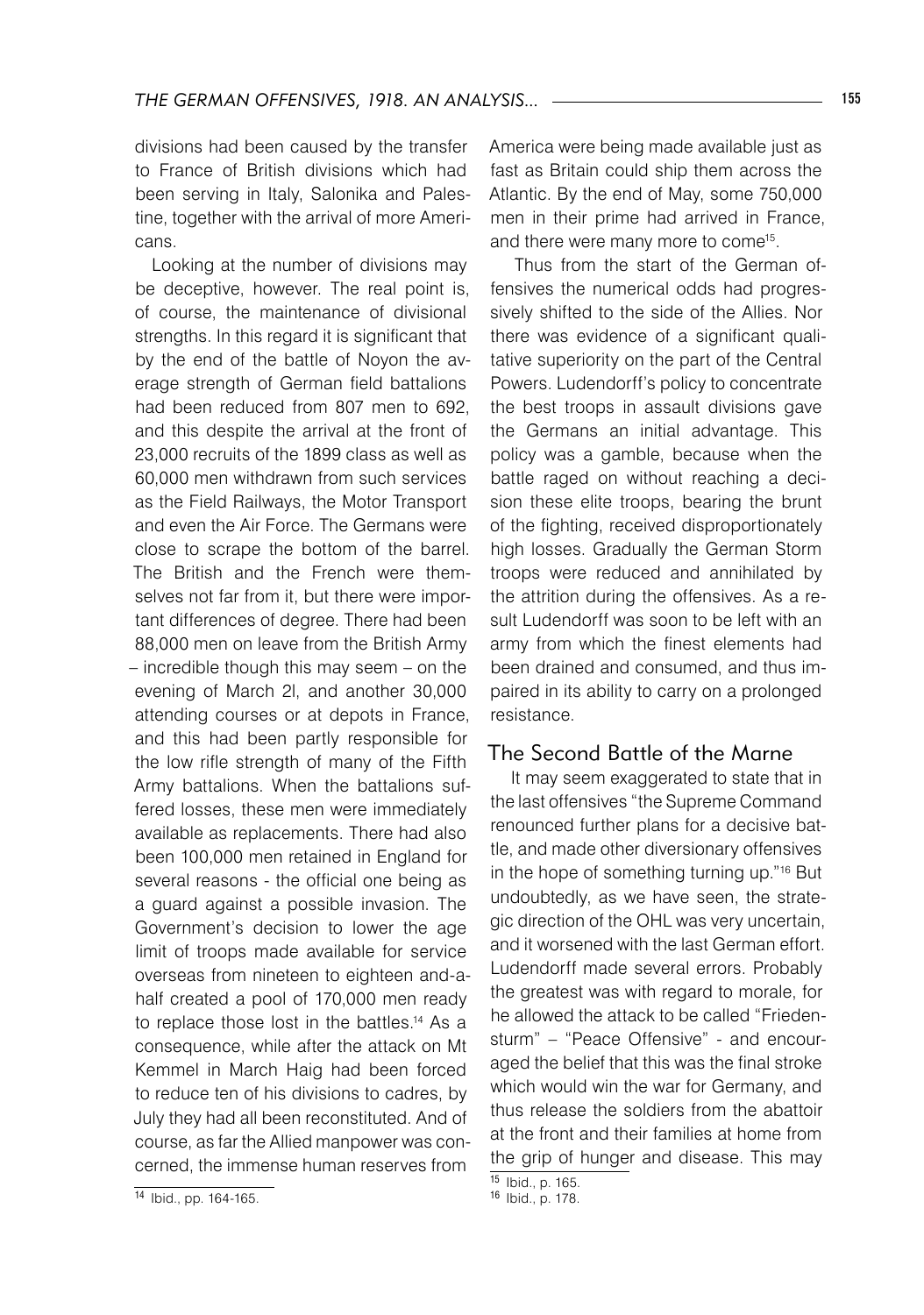have given impetus to the first attack, but it was to retort against him during the following days, precisely as the realization that the deceptively announced Grouchy's troops were in reality Prussians turned the French at Waterloo from hope to despair and lost the day to Napoleon.

 In the preparation of the offensive, Ludendorff disregarded two essential tactical factors. The first was the time element, because the battle of Noyon had ended on June 1lth, while "Friedensturm" didn't begin until July 15<sup>th</sup>. Time aids the defender more than the attacker, at least when the defender can watch the attacker's moves, and prepare himself accordingly. Unfortunately for the Germans, this was actually the case, since Ludendorff ignored the factor of secrecy over his concentration of forces. This lack of secrecy is the more difficult to understand if ones considers the exceptional efforts he made to mask his intentions and strength in his first three offensives. By the evening before the attack, all his plans were known to the Allies: 49 German divisions, in three armies, were to attack on either side of Rheims, while successively 31 divisions under Crown Prince Rupprecht were to renew the battle of the Lys in the north.

 East of Rheims the Allies had prepared an unpleasant surprise for the Germans. They had evacuated the front line trenches, leaving only scattered machine gun positions, and prepared their main defenses in the rear beyond the range of the German artillery. As a consequence in this sector the German offensive ended in a bloody failure. West of Rheims, instead, the German attack was initially very successful. The Allied troops here manned the forward positions in force, and had to endure the ordeal of the German bombardment. The German advance was so successful that, even if it could not hope to link up as had been intended with the attack on the east,

it progressed far enough to almost cut off the vital position of Rheims itself. Then, enemy reserves and exhaustion brought it to a halt.

 It is evident that, had the German adopted their usual secrecy precautions so as to prevent the Allies to adopt appropriate defensive countermeasures, the attack east of Rheims would probably had been successful. The fall of the Rheims position would have probably forced the Allied to move in this sector their strategic reserves, allowing Ludendorff to renew the Lys offensive with good prospects of success. The consequence of the German setback was not only the abandonment of the renewed attack on the Lys sector, but a crack in the German morale. Now that the "Peace Offensive" had failed, hope turned into despair for the German soldiers. The subsequent Allied offensives were to accelerate the moral – even more than the physical – collapse of the German Army.

#### Consequences of the defeat

The five German offensives largely consumed the German reserve of manpower. Perhaps even more decisively, they consumed the moral reserve of the German Army in exchange for five wedges of French soil imbedded in the Allied lines. As a consequence, when the Allied started their new offensive phase, there was little left to meet them. On the paper the German Army, with more than 200 divisions, still looked impressive. But in fact it was a shadow of what it had been on March 20.

 When the Allied attacked at Amiens on 8<sup>th</sup> August, it became the "Black Day of the German Army". Traditionally the Allied victory has been attributed to the use of the tanks en masse. Even if there is much truth in it, even more importance should be attributed to the moral collapse of the Germans. It was not the first time that the Ger-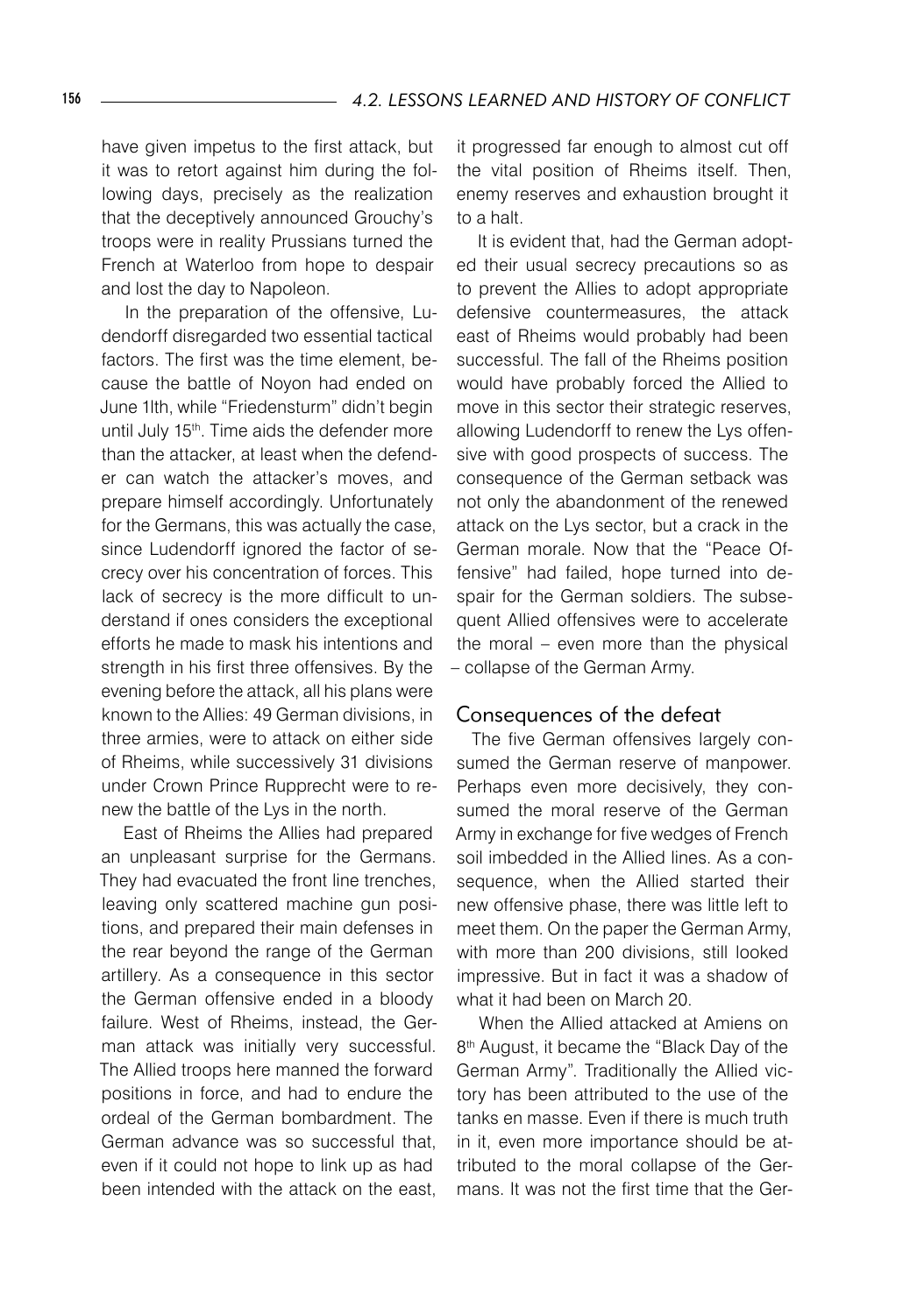mans dealt with tanks, but this time seven divisions were routed. Perhaps even more important than the collapse of the front troops – from which they partially recovered – was the disheartening of Ludendorff himself.

The battle of Amiens was followed by a continued offensive on a broad front, which was to lead to the rupture of the so-called "Hindenburg Line"- in reality a complex network of defenses extending from Lille to Metz. It was to be the first time on the Western Front that a powerful defensive position organized in deep was completely broken. The final consequence was German surrender and the armistice of 11 November 1918.

### Conclusions

 After this analysis, I want to summarize in a nutshell the answers to the questions posed at the beginning of this essay. First, the opinion of the historians: as we have clearly seen it is divided. On one side we have those historians like Liddell Hart, who overestimate the proficiency of the German Army and its leaders, probably with the purpose to further evidence the flaws of the Allied leadership. Among the Germans, after the war there has been a tendency to defend the reputations of Hindenburg and Ludendorff and to attribute the defeat to the so called "stab in the back". On the other side there are historians, especially in recent years, which have evidenced how the German leadership was flawed at the operational, strategic and political level. These historians make large use of comments by German officers, because even if Ludendorff and Hindenburg had a formidable reputation in Germany, it was by no means unanimous. Those comments have been reported in this essay, and there is a large amount of evidence to indicate that indeed the criticism of the German High Command is justified.

 With hindsight it is not difficult to see what mistakes could have been avoided in order to improve the chances of success. Regarding "Michael", the sector chosen for the offensive should have been shifted in order to avoid the broken terrain of the old Somme battlefield, which obstructed the flow of supplies. Once "Michael" had been launched, Ludendorff should have sent more reinforcements to Hutier, even if he indeed gave him more divisions than to his colleagues. In a nutshell, for "Michael" the wrong "Schwerpunkt" was chosen. Regarding the subsequent offensives, their main purpose was to attract and consume the allied reserves. Here the mistake was that Ludendorff, lured by the initial success, did not halt the offensives when he should have.

Moreover, too long time was allowed to elapse between the various offensives, allowing the Allies to reorganize themselves and reform their reserves. Thus it was a problem of wrong timing. But above all, as we have amply discussed, it was a problem of lack of clear operational goals. Even if these errors had been avoided, it is still unlikely that Germany could have achieved a decisive victory. The fact is that Germany lacked the material, physical strength to overcome its enemies. This is also the opinion of Dr. Gerhadt Gross of the MGFA (Militärgeschichtliches Forschungsamt) at Potsdam, with whom I have corresponded on the topic. Gross writes: "In my opinion the German army had no chance to lead a successful offensive in spring 1918 for despite tactical innovations in the field of attack neither the material nor the personnel resources of the German empire did suffice to achieve a victory over the Entente after the U.S.A. had entered into the war." The best chances for the Germans probably would have been given by the capture of the crucial railway knots behind the Brit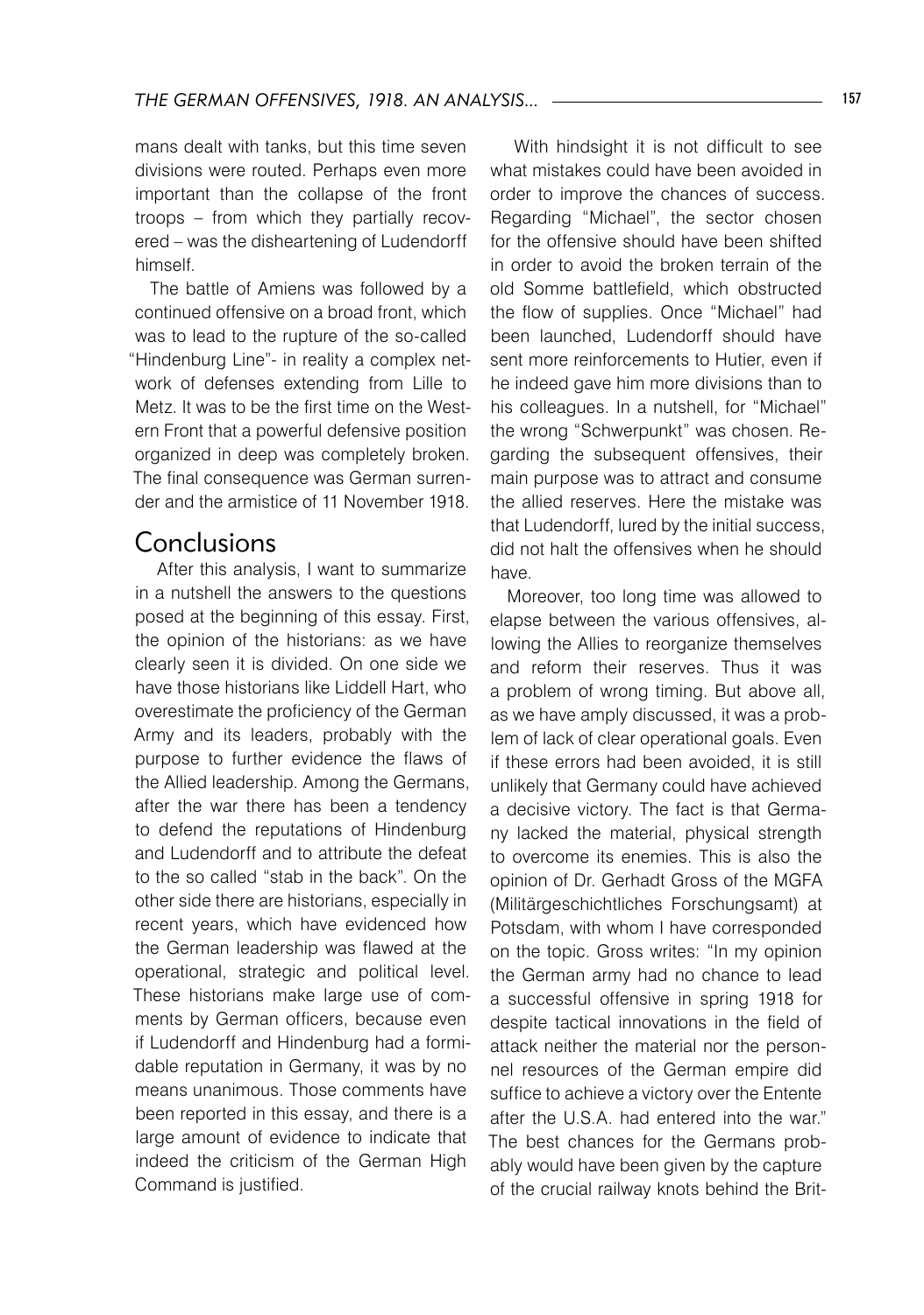ish lines, which may have forced an evacuation. It is of course difficult to say how likely it would have been for the Germans to gain those objectives, even if the correct choices had been made.

 According to Clausewitz an attacker has to have at least a 2,5 superiority over its enemy in order to have a reasonable chance of success. Even with the reinforcements from the East, the numerical superiority of the German army was far less than that, and in every case destined to last a very short time, since the immense human resources of the USA were flowing to Europe. Of course by careful concentration and surprise it is possible to achieve an overwhelming local superiority. But here comes a problem that is characteristic of the First World War: even if the attack enjoyed initial success, the defender could always move reinforcements and reserves by railway to the menaced point, faster than the attacking troops, moving by foot, could advance. This problem was never solved during World War I, and made a decisive strategic penetration virtually impossible. Only with the adoption of extensive mechanization it is possible to solve this impasse. But we have to wait for the next war to see that.

 Another important issue is the relevance of these military operations to modern warfare. The immense technological changes occurred in the last 100 years may let assume that World War I does not provide many useful lessons for 21st century warfare. In this regard Gary Sheffield, professor of War Studies at the University of Wolverhampton and former historian at the United Kingdom Joint Services Command and Staff College, wrote: "The armies of Europe and the United States still train for essentially the same style of warfare that was developed on the Western Front in

1914-18..."17. And in *Forgotten Victory* (2001) he concludes: "This statement was written in 1987, but at the beginning of the twenty first century it still holds true"18.

 In particular the 1918 German offensives show the interdependence between the levels of warfare. Tactical excellence in itself is not useful if it is not used in the frame of clear and sound operational goals. In turn, operational plans must serve the overall strategic, and ultimately political, objectives of war.

## Bibliography

- Asprey, R.B. The German High Command at War, New York, NY: Morrow & C, 1991.
- Guderian, H. Achtung-Panzer!, New York, NY: Cassell, 1995.
- Gudmunsson, B.L. Stormtroop Tactics, Westport, CT: Praeger, 1995.

Herwig, H.H. The First World War: Germany and Austria-Hungary 1914-1918,

- London: Arnold, 1997.
- Hogg, I.V., Weeks J.S. Military Small Arms of the 20<sup>th</sup> Century, Iola, WI: Krause Publications, 2000.
- House, G.M. Combined Arms Warfare in the Twentieth Century, Lawrence, KS: University Press of Kansas, 2001.
- Livsey, A. The Viking Atlas of World War I, London: Penguin, 1994.
- Middlebrook, M. The Kaiser's Battle, London: Allen Lane, 1978.

Neillands, R. The Great War Generals on the Western Front 1918-1918, London: Robinson, 1999.

Nordensvan, C.O., Världskriget 1914-1918, Stockholm: Ĺklén & Ĺkerlunds Förlags, 1922.

- Pitt, B. 1918. The Last Act, London: Cassell, 1962.
- Randal, G. Kaiserschlacht 1918, Oxford: Osprey Publishing, 1991.

<sup>17</sup> Sheffield G. Blitzkrieg and Attrition: land operations in Europe, 1914-1945, in Sheffield G. and McInness C. (eds), Warfare in the 20<sup>th</sup> Century, London: Allen & Unwin, 1988, p. 76.

<sup>18</sup> Sheffield, G. Forgotten Victory, London: Headline Book Publishing, 2001, p. 231.